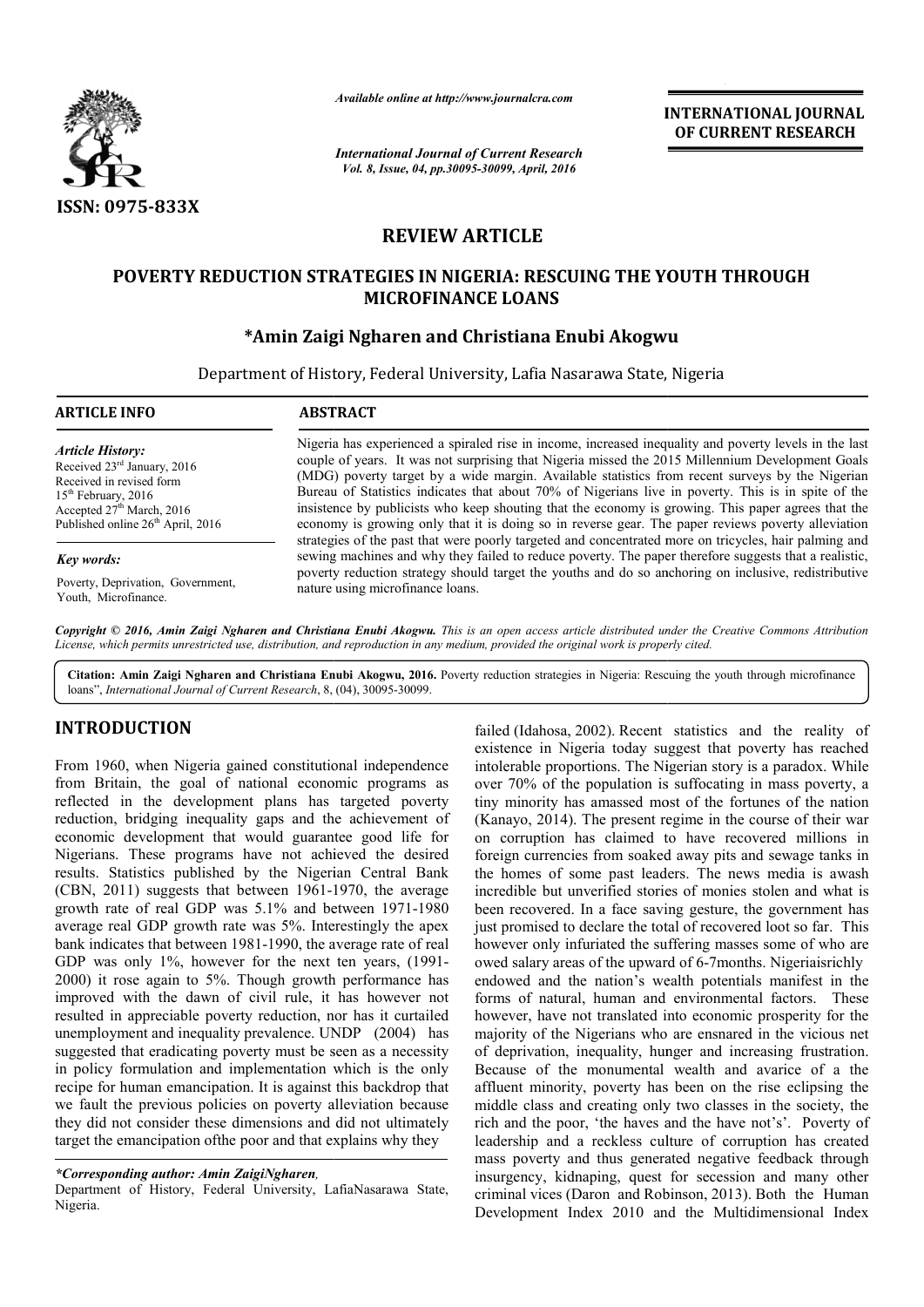2010 rated Nigeria so embarrassingly low in development and expectedly so high in poverty.Apart from that the incidence of poverty has kept rising every day subjecting to affecting men, women and the young who constitute the largest segment of the poor. Poverty in Nigeria has been on the increase. For example, at independence in 1960, the poverty incidence was just 15% of the population (Garba, 2006) but 20years later ie by 1980, it had risen to 28.1% (Okpe and Abu, 2003) and 43.6% by 1985(Alayande and Alayande, 2004) 67% in 1996, 74.2% in 2000 and 92.5% by 2010 (NBS, 2010).

Not only is poverty a curse to the bulk of the masses, it is now evidently clear that the rich cannot live in peace when there are people who have no hope of a meal no matter its quality. Poverty and feelings of deprivation with their attendant consequences have become grave challenges to the Nigerian government. The Nigerian people have responded with apathy, feelings of hopelessness, beastie behaviours, arson, acts of terrorism, dropping out of school, and return to undesirable pagan practices such as orgies etc. This situation and the general uncertainty that hangs over the horizon of a large number of Nigerians and particularly the young people and the others that have been forcefully conscripted into the ever increasing army of the poor can be attributed to a number of factors that have persisted as important policy challenges. Some of the major factors responsible for the uncertainty and the low response of poverty can be located in the very structure of production and nature of growth which unfortunately seem to be left more to chance rather than strategic planning. Importantly too, is the bourgeoning corruption that has come to characterize every fabric of our national life. That Nigeria continuous to occupy a leading position as one of world's most corrupt countries is not news at all.

#### **Conceptual Issues**

Poverty refers to the lack of basic human needs faced by people in society. Nigeria, despite its wealth in natural and human resources continues to rate as one of the poorest countries in the world. In 2009, 22 out of 24 nations identified as having 'Low Human Development' on the United Nations (UN) Human Development index were in sub Saharan Africa (Narayana, 2010). The UNDP has noted that while the highest income bracket which constitutes only 10% of the population shares 32% of total national income, the poorest 10% has only 1.5%. Similarly, 50% of total national income is owned by 18% of the highest income group. This leaves the poorest 20% of the population with only 4% of total national income. In many of these countries including Nigeria, GDP per capita is less than USD\$200 with the vast majority of the population living in rural areas. Poverty in Nigeria is predominantly rural and absolute. According to World Bank, It means people whose income is less than 75p-1.50pounds a day. A larger percentage of the poor live in the rural areas and depend on subsistence agriculture and don't always attain it. Yet government intervention in agriculture at all levels is decreasing. The much talked about agricultural revolution remains a television talk and has not trickled down to the ordinary people. Fertilizers and other farm inputs imported are essentially for mechanized farmers who are retired military, custom, police officers and traditional rulers. Rural farmers still employing the technologies handed over to them by their ancestors, farmers still buy fertilizer in small measures like grains (UNDP/ Nigeria, 2001). Generally, the rural poor are disorganized and often isolated beyond the reach of social safety nets and so called poverty in Nigeria Ethnic feuds which are largely over dwindling resources, water sources, land and grazing fields and also importantly the scourge of HIV/Aids is changing the profile of poverty in Nigeria (Samuel,1998).Stable government and democracy, which are generally believed in capitalist ideology as critical to eliminating poverty are very slowly developing with critical deformity in Nigeria. Corruption and severe inequality abounds everywhere. Poverty alleviation programs in Nigeria are more about how money is shared out than how much money there is overall.

It is taking rather too long for stable government, economic stability and the rule of law to be established in Nigeria. When there are no strong democratic institutions, there can be no stability. Without an independent and matured legal system, corruption and bribery will make it impossible for businesses to establish and without industry, prosperity is elusive. Living in conflict-torn regions such as the North East and North Central Nigeria, which is also the result of the failure of government, has drastically reduced the capacity of rural people to make a living as no one is safe enough to go to his /her farm or pursue any form of business. These conflicts have taken a greater toll on the youth who cannot attend school or raise support to take care of themselves. These conflicts have further disrupted rural settlements and aggravated poverty especially among the youth.

Expectedly, Nigeria has so many internal refugees who are displaced through ethnic or religious conflicts. These conflicts have the result of totally shutting down all manner of services. They disrupt trade and economy. Apart from that, land the only asset the people have is so degraded, a consequence of extensive agriculture, deforestation, overgrazing and environmental pollution. This has further compounded the already bad situation with its attendant social consequences. Nigeria's economic problems are self-inflicted and selfperpetuating as it engenders more of the disease, conflicts, misgovernment and corruption which is the undying cause of all the troubles (Kanayo, 2014).

#### **Youths**

The saying that the youth are the future leaders or hope of tomorrow has remained mere soothing word on the lips of those who say such things. Over the years, words or such pronouncements have not been matched with actions. It will seem those that made such statements never meant what they said. Despite very huge investments in this direction, a very large army of Nigerian youths are still excluded from any services with supposedly targeted at them. Most of those policies on our youth either died still born or became opportunities to steal, loot, impoverish and further enslave the poor. This was and remains so because the poor were neither identified, consulted nor carried along in all the so called poverty alleviation programs of the past.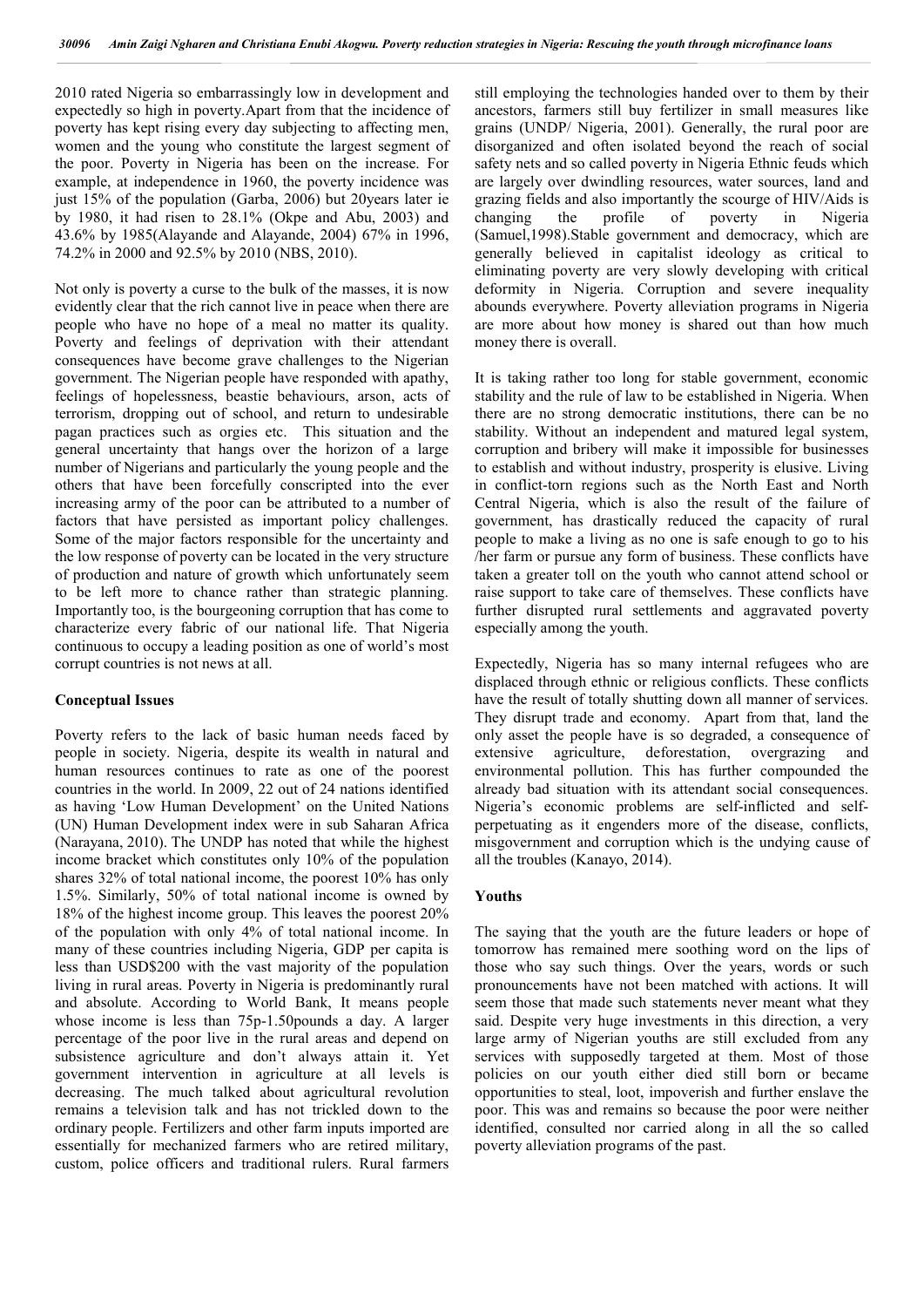## **Microfinance and Youth Empowerment**

Microfinance by definition and practice means the provision of services to the economically active poor who are either underserved or under banked by conventional banking system. Microfinance is the provision of financial services to people living in poverty. Microfinance predated colonialism in Nigeria and existed in traditional settings as thrift and rotational savings and variously known as 'Esusu', 'Adashi', shar etc. These services are not limited to credit alone but include insurance, fund transfer, payments services and savings (CBN, 2008).

It is one of the great success stories in the developing world in the last 30 years and is widely recognized as a just and sustainable solution in alleviating global poverty. Such stories like that of Greameen Bank in Bangladesh that at some point had about three million clients has continued to serve as an example of how microfinance can strongly impact a country's financial system. The ability of its operators in Bangladesh to experiment and innovate on non-collateralized lending and group based approach to providing micro-credit inspired the development of the 2005 Microfinance Policy, Regulatory and Supervisory Framework for Nigeria which has attempted to build on and strengthen the traditional systems.

As it is, Microfinance institutions provide small or microloans to emerging entrepreneurs to start or expand their businesses. Over the years, the Microfinance sector has expanded its financial service offerings to better meet client needs. Along with providing more flexible loan products, savings and micro insurance, MFI's also offer business and personal development training to help clients effectively navigate the daily hardships they face. Without these services, clients are continually at risk of slipping back into poverty because of unforeseen circumstances.Microfinance institutions must prioritize youths and women, since a staggering 70 percent of all those living in extreme poverty are believe to be females. Women including the young ones are often excluded from education, the workplace, owning property and equal participation in politics and decision making (Ngharen and Akogwu, 2016).Often they are forced into arranged marriages and compelled to bear children they are ill prepare to carter for. Microfinance is recognized as an enabling development resource for both men and women to escape the poverty cycle. The microfinance sector operates in a multi-faceted manner and involves a multiplicity of actors, including the Government, NGOs and the private sector.

### **The State and Parameters of Youth Empowerment in Nigeria**

Since the majority of the poor in Nigeria live in rural areas, and in order to avoid the mistakes of the past, the state must ensure youth empowerment and rural development in two perspectives.

 The state must approach youth development in form of provision of critical infrastructural facilities such as roads, hospitals, schools, markets and power supply. The state must invest in human capital development and

 Have a more diverse agenda such as empowerment of the poor and the other vulnerable groups through microcredit schemes in order to improve their economic activities and make them self-reliant.

Both approaches are possible and necessary. It is now clear that infrastructural development alone does not amount to development. People cannot be developed but can be empowered to develop themselves. It is true that a large number of the urban poor are rural in origin. However, they are escaping the dullness of the rural areas and moving to the urban areas to find opportunities and thereby adding to the social and demographic problems of the urban centers.

#### **Microcredit as panacea**

It is a known fact that youth unemployment and restiveness is a huge challenge in Nigeria today. The security challenges facing Nigeria have a lot to do with deprivation, poverty and feelings of frustration. Micro credit, both in the conditions of lending and in the nature of the borrowers and the institutions, is a hybrid of development tool and financial service. This must target the youths to enable them work for themselves since there are no opportunities out there.

Micro Finance Institutions are more flexible in their terms of lending and repayment than many formal institutions. Microcredit as a matter of urgency and priority:

- Should reach potentially creditworthy borrowers who do not meet lenders' normal screening criteria. The Nigerian youth with all the industry and capabilities cannot approach formal financial institutions for facilities to start their own businesses. The conditions given by the banks are extremely difficult if not out rightly impossible.
- Reach potentially creditworthy borrowers who are geographically isolated; and
- Offer related services such as basic financial management to increase borrowers' income-generation capacity;
- Use financial services as a development tool at the household level.

The provision of a typical microcredit loan involves the following modus operandi of the microfinance schemes. The issue is often not the absence of laws or guidelines but the enforcement of such. Over the years, those in charge doled out cash to undeserving members of their families, friends and concubines and rules were simply waived and when there were cases of default, such could not be handled. The same beneficiaries kept borrowing or receiving without intentions to repay. This paper suggests that these simple rules among others should be strictly adhered to this ensure that only those eligible for the microcredits get them.

- Eligible poor borrowers must be identified according to the target criteria and procedures.
- A small group (five to eight people of common gender) of eligible borrowers is formed and rules are explained and agreed to.
- Each member carries out compulsory savings in a designated bank which should be monitored weekly.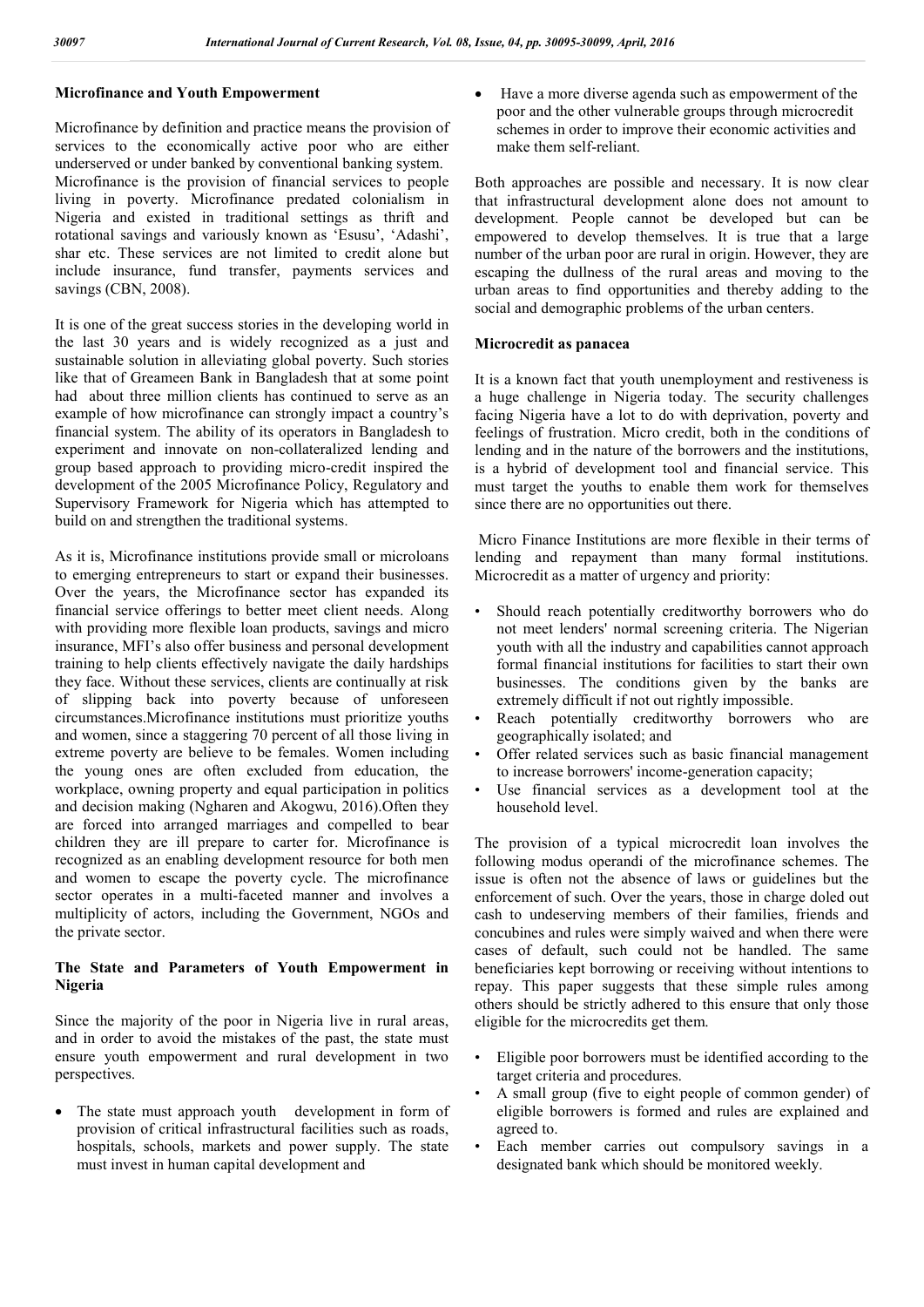- iv. One or two group members borrow the initial maximum amount.
- The group meets weekly with other groups to discuss business and make installment payments.
- Financial management and other training is provided on a voluntary or mandatory basis to all members of the group.
- When the initial loans are repaid, the next members of the group may borrow.
- If a loan is not repaid on schedule, no member of the group may borrow until the loan is repaid by the borrower, or by other members of the group.
- Eventually the repaid loans and group savings provide sufficient capital to maintain the revolving loan pool for allmembers.

#### **Credit Resources Distribution**

A review of the Micro Finance Institutions in Nigeria reveals that:

- Most of the microcredit clients are rural poor, 70 percent of whom are women and youth;
- An estimated 90 percent of microfinance goes to women, owners of small enterprises; women in Nigeria also are the poorest of the poor and the most vulnerable in every sense.
- Women and the youth generally need to be given the loans because the rates are commendable. For example, repayment rates of the loans are believed to be in the range of 80 to 90 per cent, indicating that loans to small borrowers with little collateral assets can still be successfully managed with the right institutional setting.

While the figures or amount spent on the past on poverty reduction indicate massive investments, it is however very doubtful if the monies actually went to those that needed it most. For example, the Agricultural Credit Guarantee Scheme 2009 Annual Report indicated that its guaranteed a total of 53,639(77.68% of 2009 target of 69,050 loans valued N8.35 billion(CBN,2008). One is left with the question of who the beneficiaries were and how they were selected. This paper suggests that the youths who have become ready army for insurgent groups and secessionists are driven into the hands of these predators because they are idle and unemployed. They can be supported to start their own businesses and even become employers of labour.

However, information on microfinance as a sector is difficult to access as much of the available information is project-based and reporting is mainly in financial terms rather than on the overall development impact and outcome of microfinance. Credit to the agricultural sector is heavily dependent on commercial banks, which provide approximately two-thirds of the total credit to the sector. However, commercial banks mostly limit their exposure to large, short-term loans for general commodity trading. Microfinance Institutions (MFIs) provide the remaining third of the formal credit to the rural sector, 90 percent to small enterprises. Approximately only 30 percent of the rural population receives credit, and it is estimated that the rural credit supply will have to increase by up to 60 percent to cover unmet demand. MFIs are expected to play a significant role in meeting this demand. Nearly 70 percent of loan clients are women. While they extend loans to men, many MFI's believe the greatest opportunity for interrupting cycles of extreme poverty come from microfinance programs that target female entrepreneurs (Eguatu, 2008). The argument is that when women improve their circumstances, they also improve the lives of their children and by implication their families. By investing in nutrition and education, they help to create a better future for their children and their communities. This thinking has largely left out the youth who already outnumber the adults. It is true that the youth depend on the adults but only to the extent that the adult themselves can help the young people themselves. There is at present a large colony of these unemployed young people who can be gainfully self-employed if resourced. All of them can invest their energies in what they know best. For lack of credit facilities they are easily harvested by politicians and people with extreme ideas and ideologies for almost no fee. Targeting this group with microfinance loans will go a long way to solve some of the social and security problems facing confronting Nigeria.

### **Managing Credit Default / Recovery**

Poverty reduction requires more than just dishing out money and giving some pieces of advice. The poor are almost always vulnerable in all ways. Part of poverty is attitudinal in nature. The main causes of default are poor business performance, diversion of funds to solve domestic problems such as addition of more wives, health needs of usually large families etc. They have no voice nor courage to demand for their rights which are often infringed upon by the rich and powerful. Similarly, they are often linked with high risk due to weak collateral and fluctuating incomes; hence it is argued that the crucial challenge to microcredit is in the loan repayment. Because of this, the Federal Government established funds such as the Agricultural Credit Guarantee Scheme for the purposes of providing guarantees in respect of loans granted for agricultural purposes by any bank with a view to encouraging banks to make advances to the agricultural sub sector of the economy. However, a 2009 loan analysis report by the Accountant General of the Federation indicated that a total of 34,300 loans valued N3.81 billion (41.10% of loan repayment target of N9.27 billion was recovered during that year.

The report stopped short of revealing that the other 59% of unpaid loan perhaps was not meant to be paid probably because it was not disbursed to those that needed it. The report further indicates that between 1978 and 2009, N34.41 billion loans have been given supposedly to indigent Nigerians. It is because of this type of uncertainty and lack of transparency in the operations of government agencies that some have argued that facilities be granted more to cooperative groups under close supervision.

### **Conclusion**

This paper assumes a very vital and strategically different approach to the question of poverty and provides the opportunity for critical examination of what poverty is and why the Nigerian youth are poor. It suggests that with proper organization, microfinance loans can go a long way to reduce poverty and therefore improve security on a broader scale. The